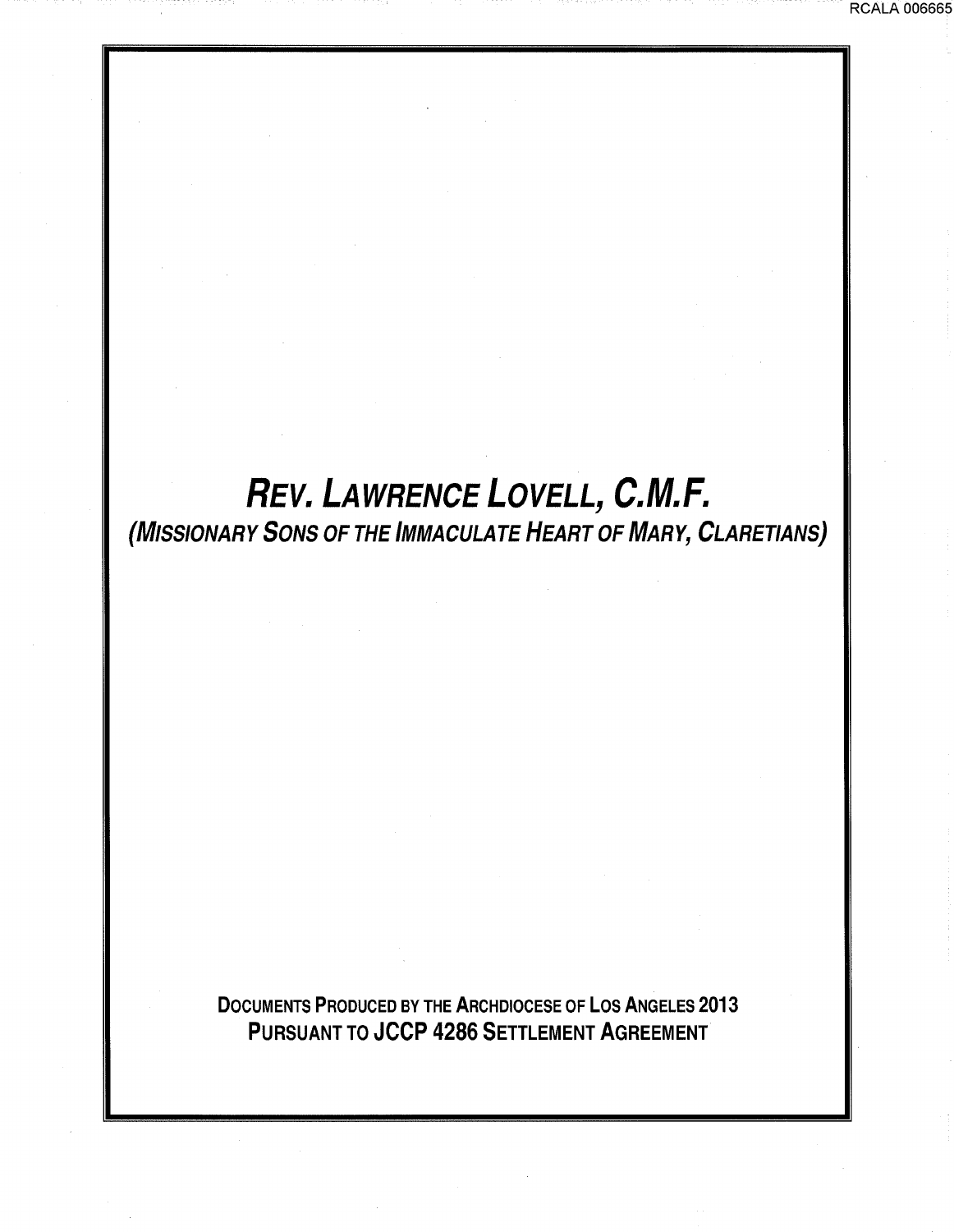RCALA 006666

#### Vicar for Clergy Database

Clergy Assignment Record (Detailed) ·

#### Mr. larry lovell

Current Primary Assignment Birth Date 1/1/1901 Birth Place Diaconate Ordination Priesthood Ordination Diocese Name Date of Incardination Religious Community Ritual Ascription Ministry Status Canon State Begin Pension Date **Seminary Ethnicity** Claretian Missionaries Latin To Lay State Layperson English **Fingerprint Verification and Safeguard Training**  Date Background Check Virtus Training Date **Assignment History Assignment** Returned To Lay State Left Archdiocese San Gabriel Mission Catholic Church, San Gabriel Associate Pastor (Parochial Vicar), Active Service Age: 112 Deanery: 0 Incard Process  $\Box$ Beginning Date Completion Date 6/17/1992 7/1/1984 8/28/1979 6/16/1992 6/30/1984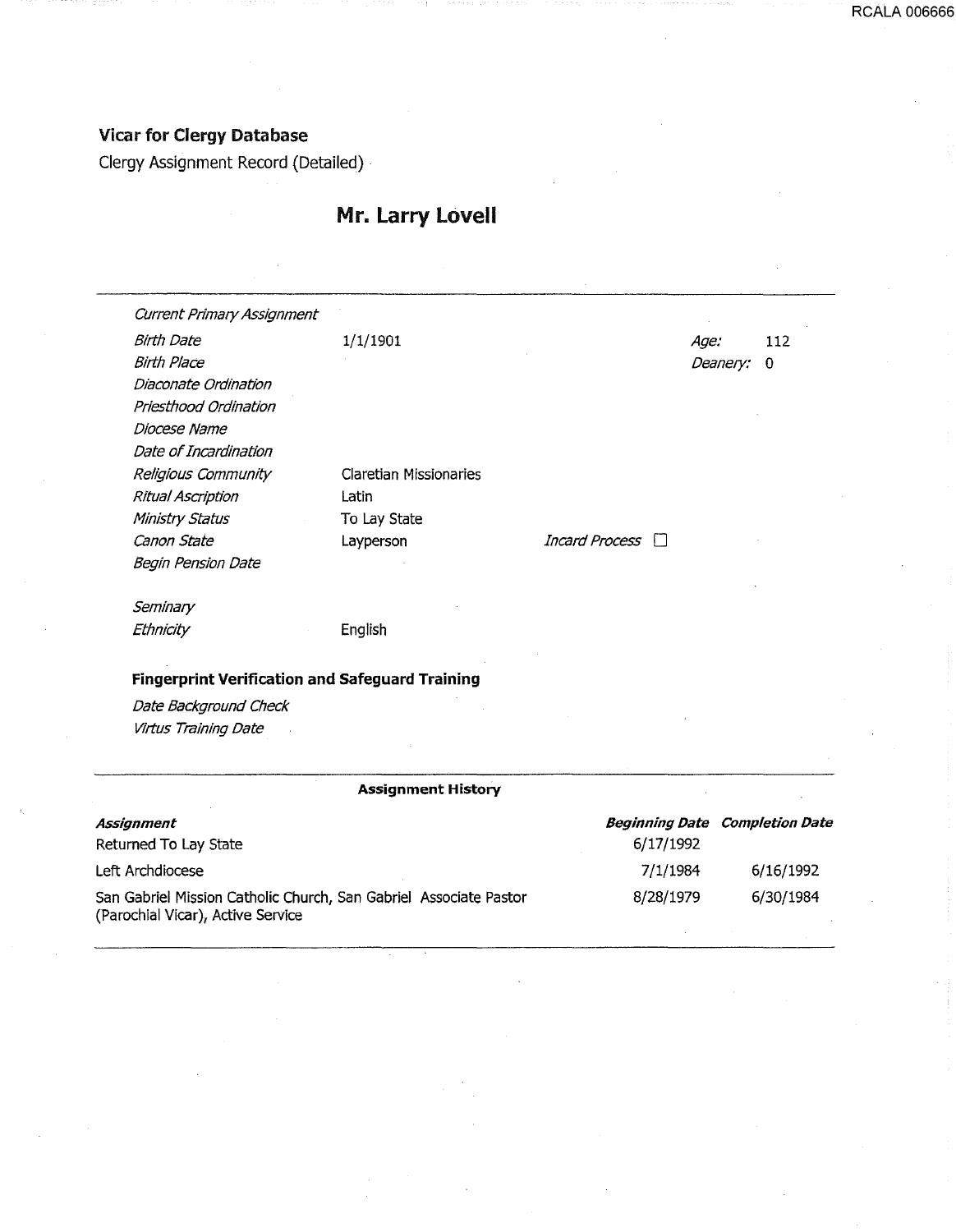Rev. Lawrence Lovell, C.M.F.<br>Lavrige  $\sigma/17/72$ 

54021  $\bar{z}$ 

CCI 001156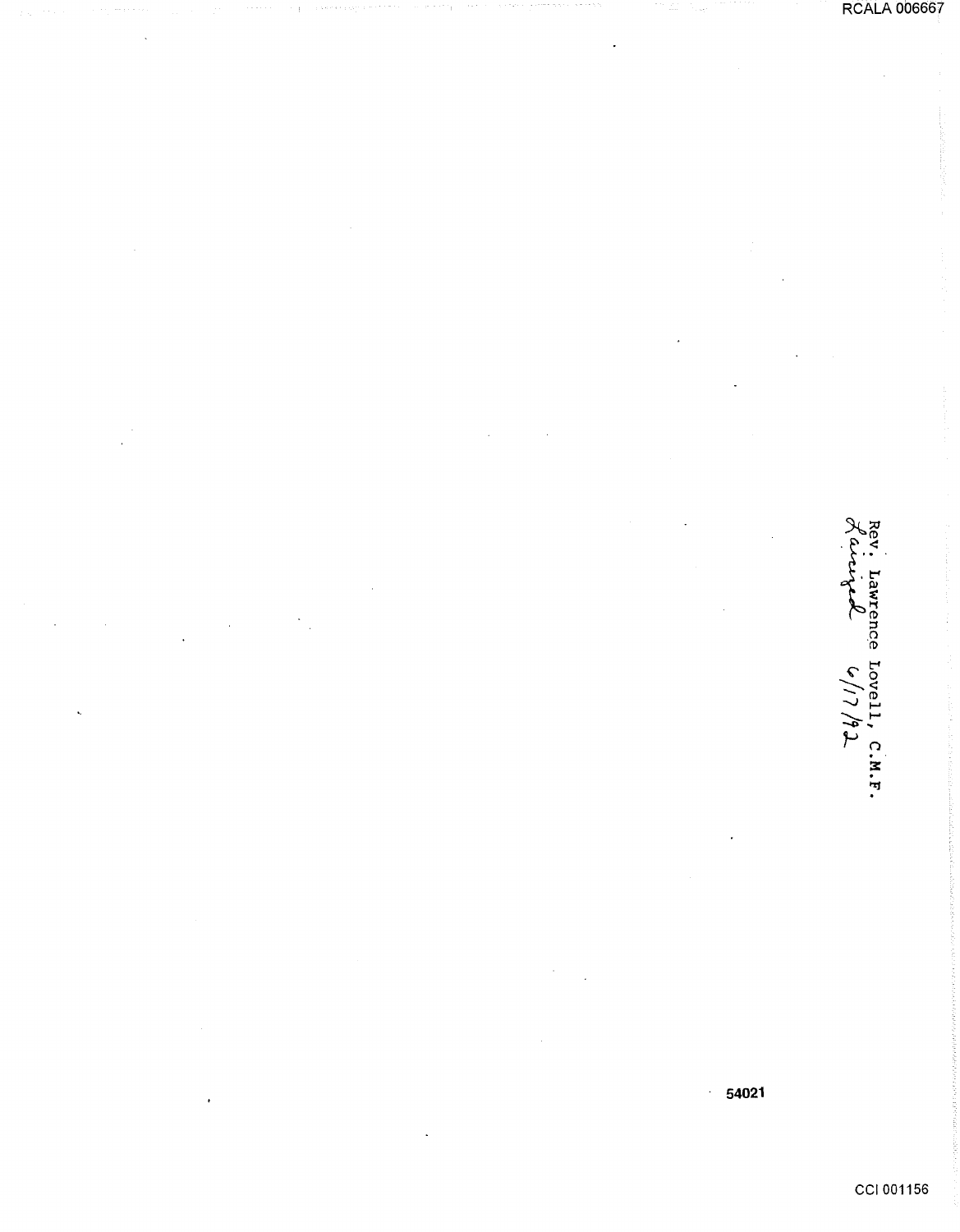CONFIDENTIAL

#### **CLARETIAN MISSIONARIES PROVINCIAL OFFICE**

December 16, 1985

## **CONFlOENTIAL**

#### REDACTED

Archdiocese of Los Angeles 1531 West Ninth St. Los Angeles, CA 90015

#### Dear REDACTED

During a recent phone conversation with you I mentioned I would send you a copy of what has transpired concerning Rev. Lawrence Lovell, CMF, a Claretian priest who was assigned at San Gabriel Mission from 1979 to 1984. I also briefly spoke with REDACTED and he mentioned that it would be best that I keep you informed about what has been happening concerning Fr. Lovell. Enclosed is an overview of the events that have happened from the time I first became aware of Fr. Larry's problem to the present. Obviously, this report is to be kept confidential.

If there is any more information which you might need, or if you would like to discuss this further, please do not hesitate to let me know.

REDACTED have a very blessed and love-filled Christmas. Know that my prayers are with you and your ministry during this Holy Season.

> Sincerelv. REDACTED

> > Provincial

THE CONGREGATION OF SONS OF THE IMMACULATE HEART OF MARV OF THE WESTERN PROVINCE. INC. 1119 WESTCHESTER PLACE, LOS ANGELES, CALIFORNIA 90019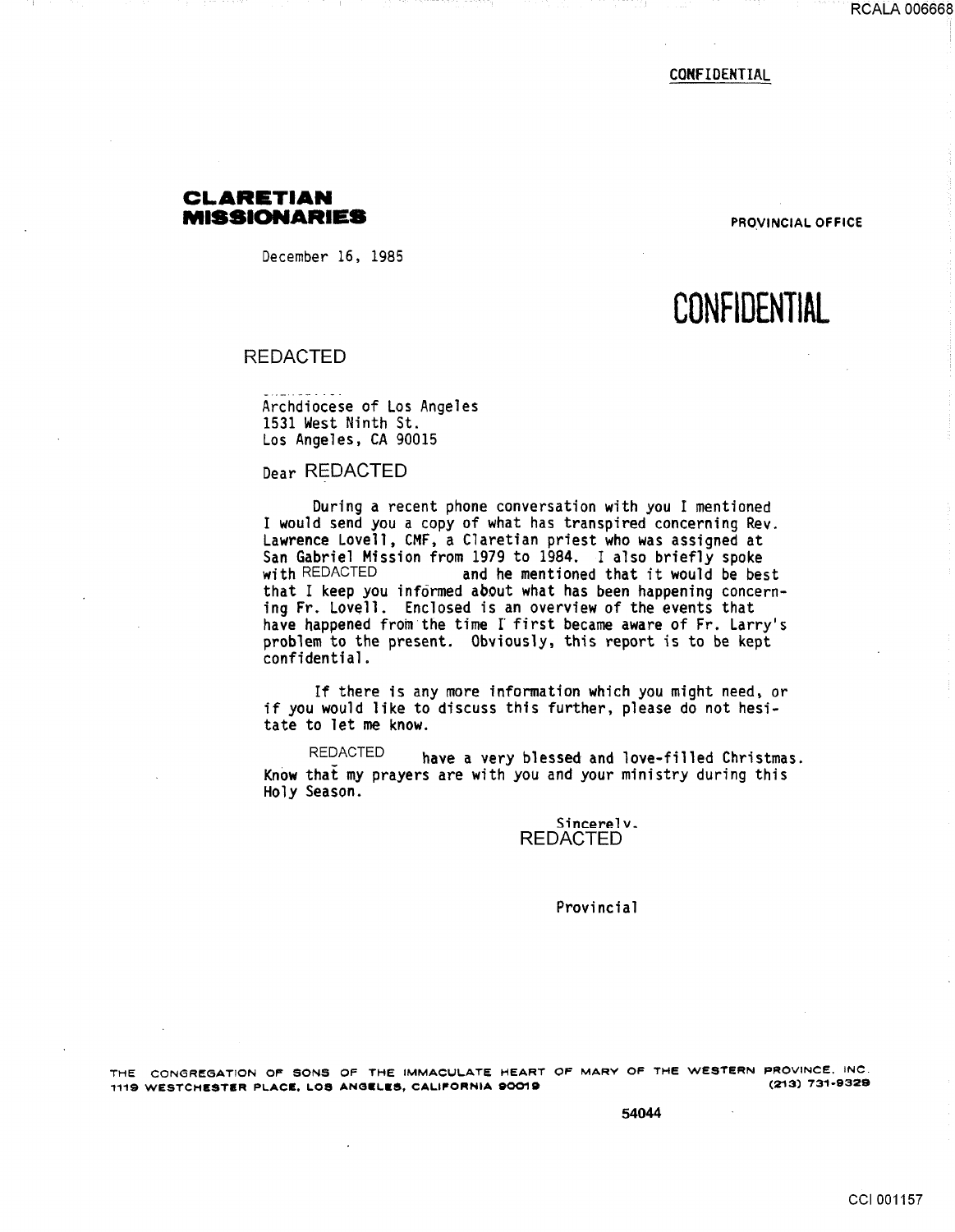RCALA 006669

#### CONFIDENTIAL

R£: Rev. Larry Lovell, C.M.F.

- Thursday, October 24-- in the afternoon a member of San Gabriel Mission Parish came to speak to me about a serious problem involving Fr. Larry's relationship with one of her children.
- Thursday, October 24,in the evening I met with both parents and one of the children. Given the nature of the problem expressed during my afternoon and evening meetings with members of this family, I called Fr. Larry in Phoenix and asked him to come to the Provincial House for a meeting on October 24, 1985.

I suggested and encouraged counseling for the child (young man) and for the parents. I knew at this time, too, that given the seriousness of the problem, and given certain legal requirements, that the counselor involved would have to make a report to child protective services (CPS). Shortly after this October 25th meeting I was assured by the parents of this family that such a report had been filed and that the police department had been involved with regard to interviewing some of the family members. I knew that both the parents including the child were aiso suggesting some kind of counseling. I concurred with the serious need for them to talk to a professional counselor and mentioned that I would see to it that the expenses would be taken care of.

- October 25, 1985 I met with Fr. Larry at length and discussed the problem with<br>him. The parents of the family involved and one of the children also joined Fr. Larry and me for part of our meeting. Given the nature of the problem and given the information which I received from the family and given my discussions with Fr. Larry, the following actions were taken:
	- 1)- I removed Fr. Larry from active ministry immediately -- he was to return to Phoenix to make arrangements for his moving out of the parish there.
	- 2)- After such arrangments were made which we had agreed would take only a couple of days, Fr. Larry was to be placed in residence in one of our communities where he would not be actively involved in a ministerial assignment. This move was to be very temporary. Within a couple of weeks<br>Fr. Larry was to enter into a residential program which is specifically designed to help him with his illness. Larry began this program on November 7, 1985.
	- 3)- Within a short time after discovering the nature of Fr. Larry's illness and after more discussion with the family involved, and with the concern that Fr. Larry might have been involved with other children, REDACTED from "FOR KIDS SAKE, INC" was asked to meet with some of the high risk families. Two such meetings were held at San Gabriel Mission. On November 20th Mr.  $REDACTED$  also met with the Pastor of the parish where On November 20th Mr. NeuActed also met with the Pastor of the parish where<br>Fr. Larry has been assigned during the last two years and with a parent<br>whose son would be considered a high risk. The Pastor was to meet with the parents of another family shortly thereafter, since those parents were unable to meet previously.
		- 4)- I, together with a fellow Claretian priest, have spoken with REDACTED and other professionals on various occasions so that we could best respond to any families who might need help.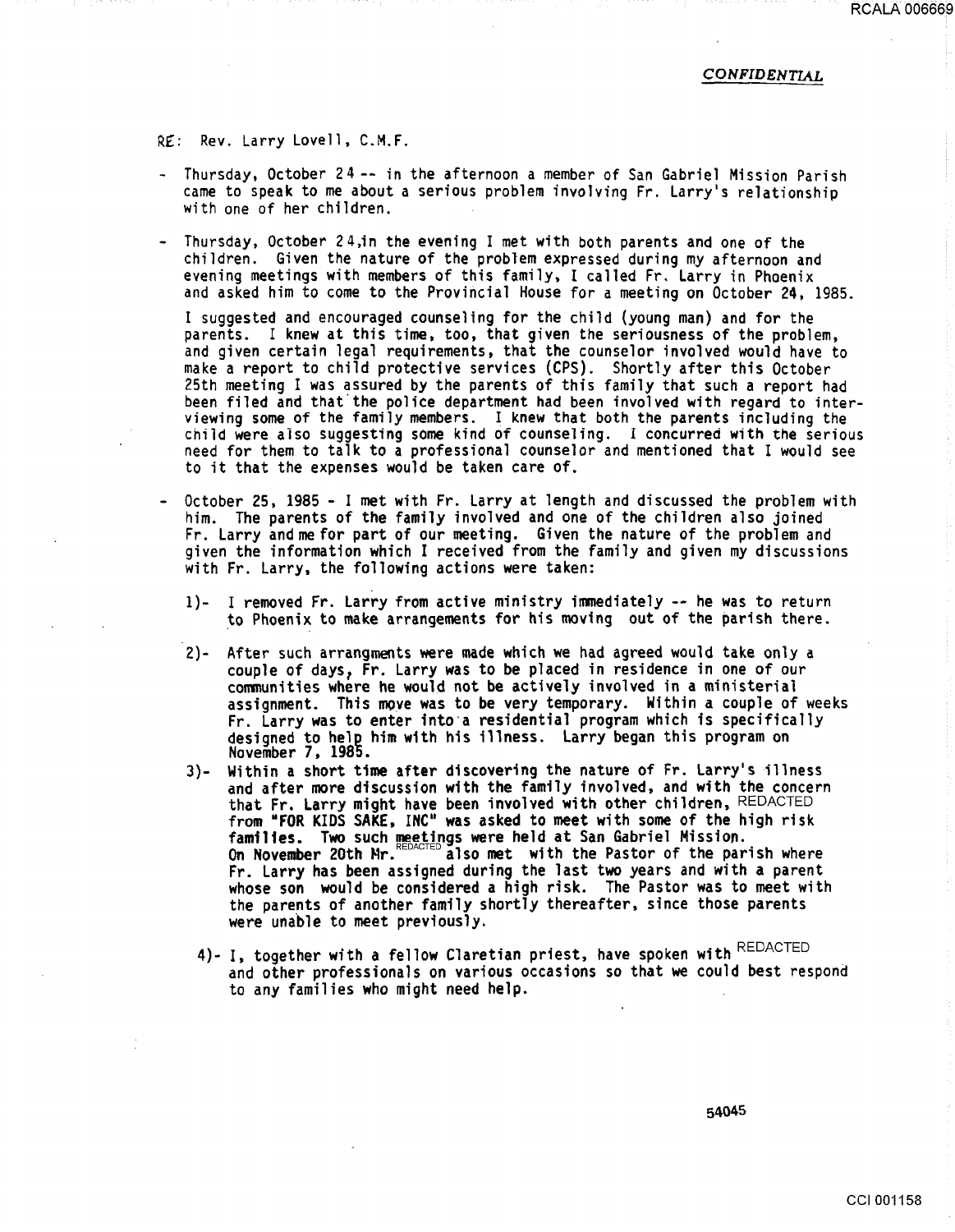#### CONFIDENTIAL

Page *2* 

5)- One other family who learned of Fr. Larry's problem and who spoke with her children about this problem, since especially one of the children was considered to be a high risk, discovered that a few years back there was some inappropriate behavior on the part of Fr. Larry. I took the opportunity to speak with one of the parents and with the son who was involved. Once again, although this situation was not as serious as the former one discussed, I encouraged the young man to see a counselor. He himself had mentioned that although he did not feel that he was at the present time seriously affected by whatever took place a few years before, he would like to take the opportunity to speak to a professional.

Concerning Fr. Larry-- little by little he more and more has become aware of the gravity of his illness. I and a fellow Claretian have been in communications with him and have been pastorally supportive of him as he undergoes<br>treatment. Fr. Larry has been advised that if he is able to return to ministry after his residential program of treatment, such ministry would be of a limited nature. The possibility of Fr. Larry's returning to ministry and the nature of such ministry would be decided upon after discussion and input from the various professionals involved. Many factors would have to be taken into consideration before any decision was made.

. 54046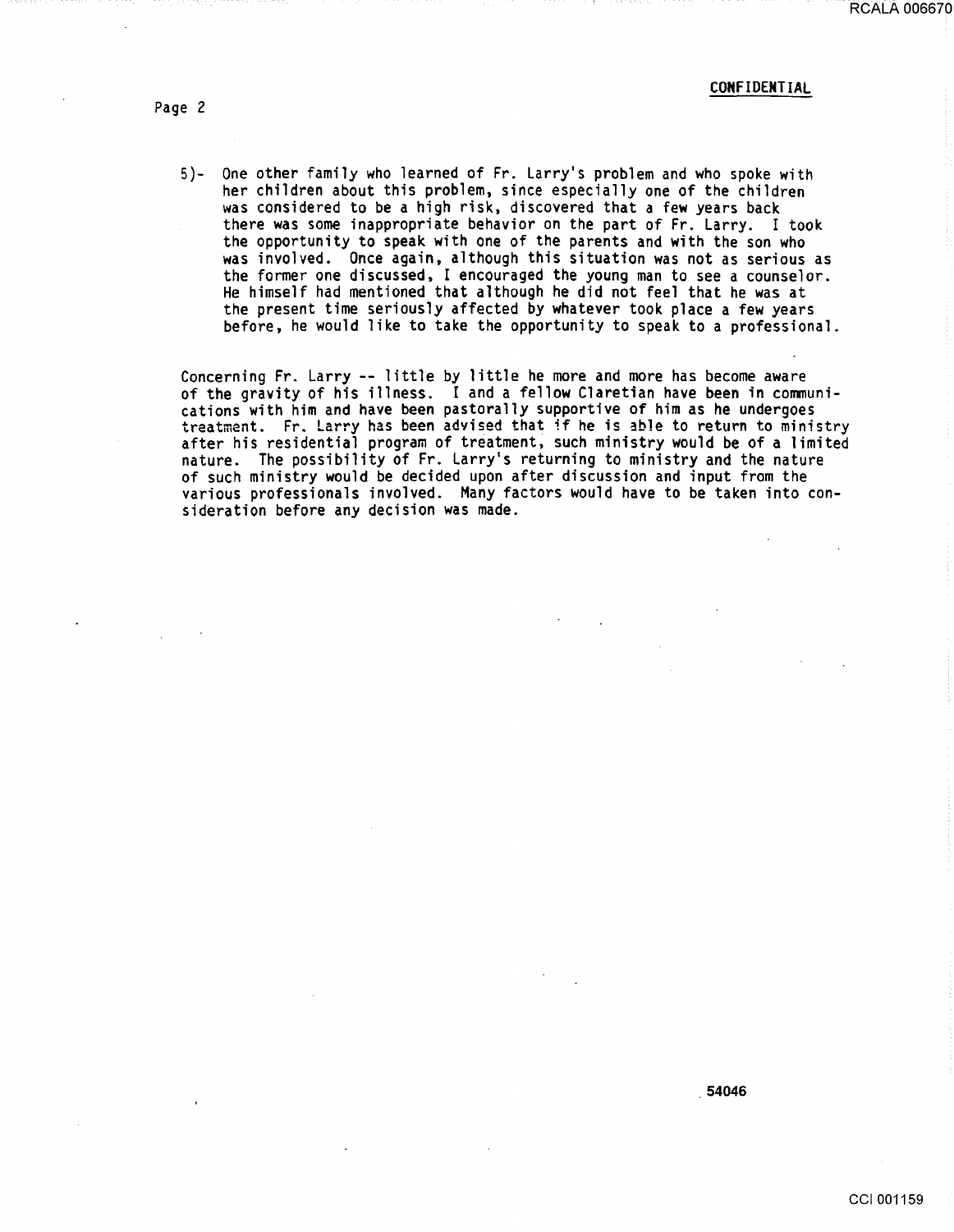RCALA 006671

LOVELL, Rev. larry, C.M.F.

| DATE    | Plo |
|---------|-----|
| 8/28/79 | Sai |
| 7/1/84  | LEF |

ace San Gabriel Mission, San Gabriel LEFT ARCHDIOCESE

Assignment **Associate**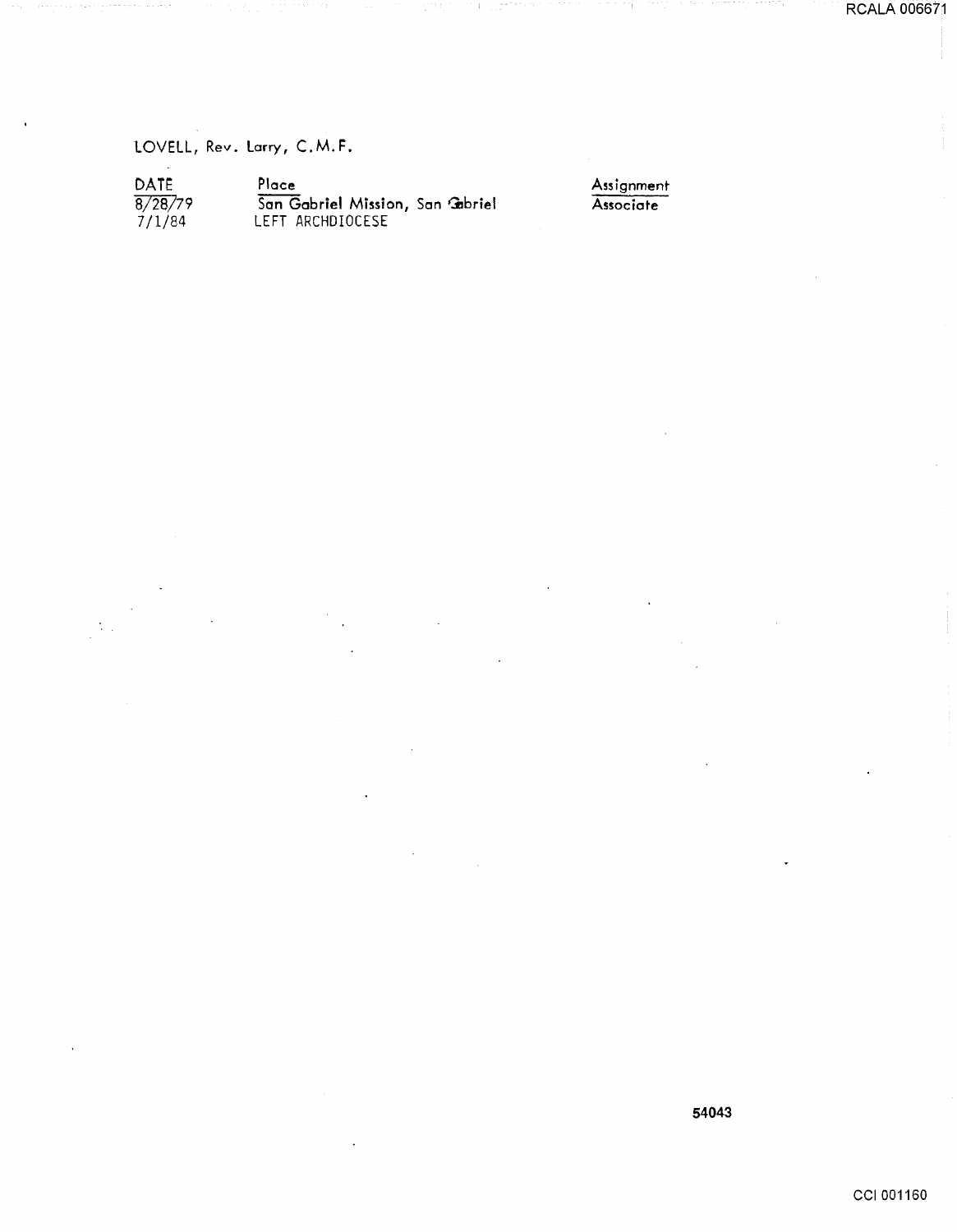ARCHDIOCESE OF LOS ANGELES OFFICE OF VICAR FOR CLERGY (213) 251-3284 */)(z/ C&* 'f U. REDACTED  $~8p$ Ske + Father ~ ~ ~(~ *1 ... •* (vc~~ 9~ REDACTED REDACTED *lf'L* AJ <sup>1</sup> 1 el contact her as soon as he has a chance &  $\frac{1}{\sqrt{2\pi}}$  + the Communities lawyer

**54042**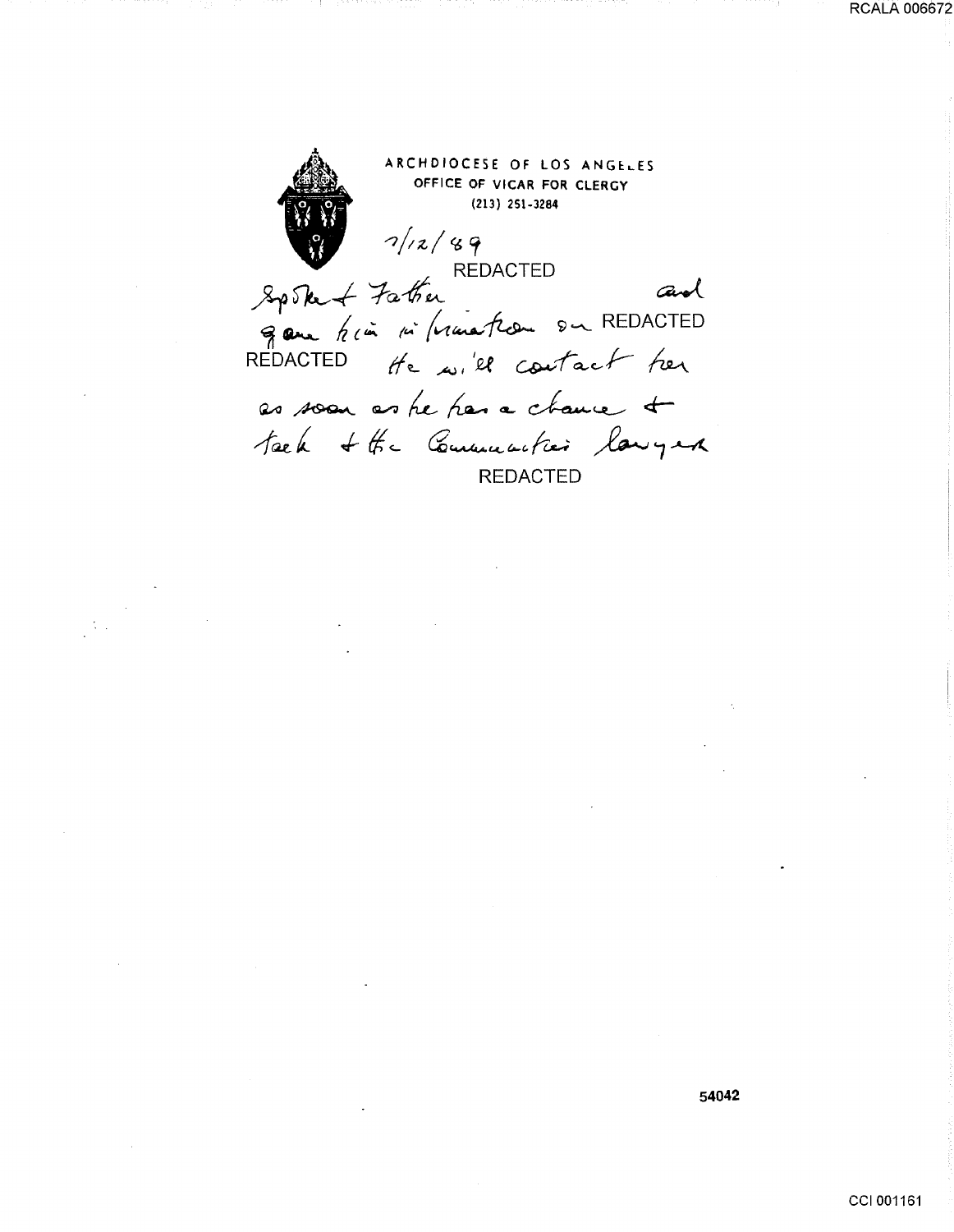deturn address =

March 19, 1994 REDACTED

There will be an opportunity to discuss the following problem on Sunday April 10, at 2pm. at San Miguel Mission: REDACTED

Archbishop of Los Angeles Chancery: 1531 W. 9th. St., Los Angeles Ca., 90015

REDACTED

Lay-Catholics sexually victimized by religious, who were not acknowledged in their pain for many years felt forced to find a voice through the media in order to bring correction and justification to these serious problems. Because of such publicity the Franciscan fathers are finally forced to face the reality that "protecting or hiding" sexual offenders within their Franciscan community does not heal them, but only prolongs and increases problems for all. In the end neither offenders or victims of sexual abuse are helped. In fact it is in denial and secrecy that both are abandoned and isolated in their pain, and it is only in honest, realistic confrontation that can badly needed Christian healing can occur.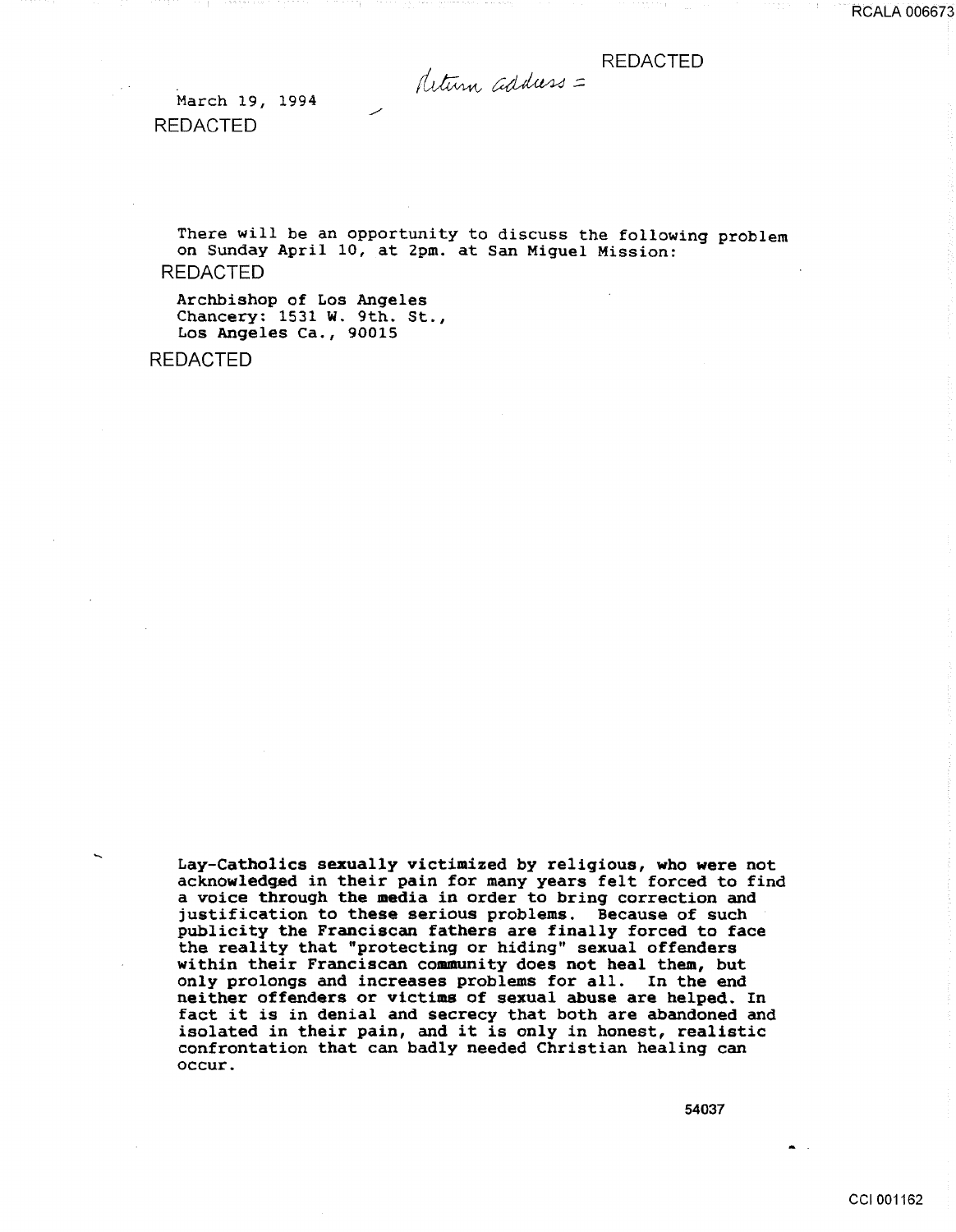An abusive person su~Al as that, not only brings uestruction to himself, to Christ's body, but undermines the trust so badly needed by people of church today. A trust in leadership and structure of church that has only it's people's best spiritual interest at heart so essential in the conditions of todays world. People badly need to be able to place their faith in a healthy church community where they can come together in safety and with their children be nurtured in God's love.

I realize the solutions to problems such as these are certainly not easy. But clearly our first responsibility is to serve the people of church and protect them to the best of our ability from sexual abuse and spiritual violation. Such violation cuts deep wounds into families that cannot not religious) lead to cross-generational problems without end.

It is my firm belief that the hope for sexual offenders lies in their removal from all opportunity to abuse, acknowledging their sins before God without denial and recognizing the hurt they've caused. Never should such offenders be entrusted with the vocation of priesthood again. Only in coming to God's truth can offenders and victims alike be healed. Only in facing this painful issue with reality and honesty, by working together as lay people and clergy alike, by being transparent in facing our weaknesses, opening ourselves to grow in understanding of this problem, and in praying as one Christ can we gain strength against these undermining issues.

For laypeople it is easier to forgive brothers/sisters who sit beside us in churchpews for even serious offenses. For we easily acknowledge we all are sinners alike. But false teachers, and priests with seriously defiled hands that lift the Eucharist unto God, desecrate this sacrifice. It is destructive to the holy encounter the body of Christ needs as their spiritual nourishment. It is destructive to the grace and meaning the sacraments brings into our lifes.

The reality that laypeople today are aware and will speak out on abuse, injustice and unethical decision making counter to a healthy church can no longer be denied. They rightfully should speak out and it is their right to be heard.

I empathize in your pain of "walking towards the light" with these issues, but I am indeed very grateful that this painful journey has begun. For finally now that this darkness is slowly brought into the light can healing begin. How difficult it is for us to face our fears truthfully, without stagnant perceptions that influence us and protect only our own needs.

As Secular Franciscan, just as St. Francis stood before the pope, I beg you to hear me a laywoman without fear. In writing you, my concerns come from personal experience of sexual abuse to REDACTEDof my children by Fr. Larry Lovell,a Claretian the late 70's and early SO's at San Gabriel Mission Parish. The pain of this violation lives on in my family and will never be over.

54038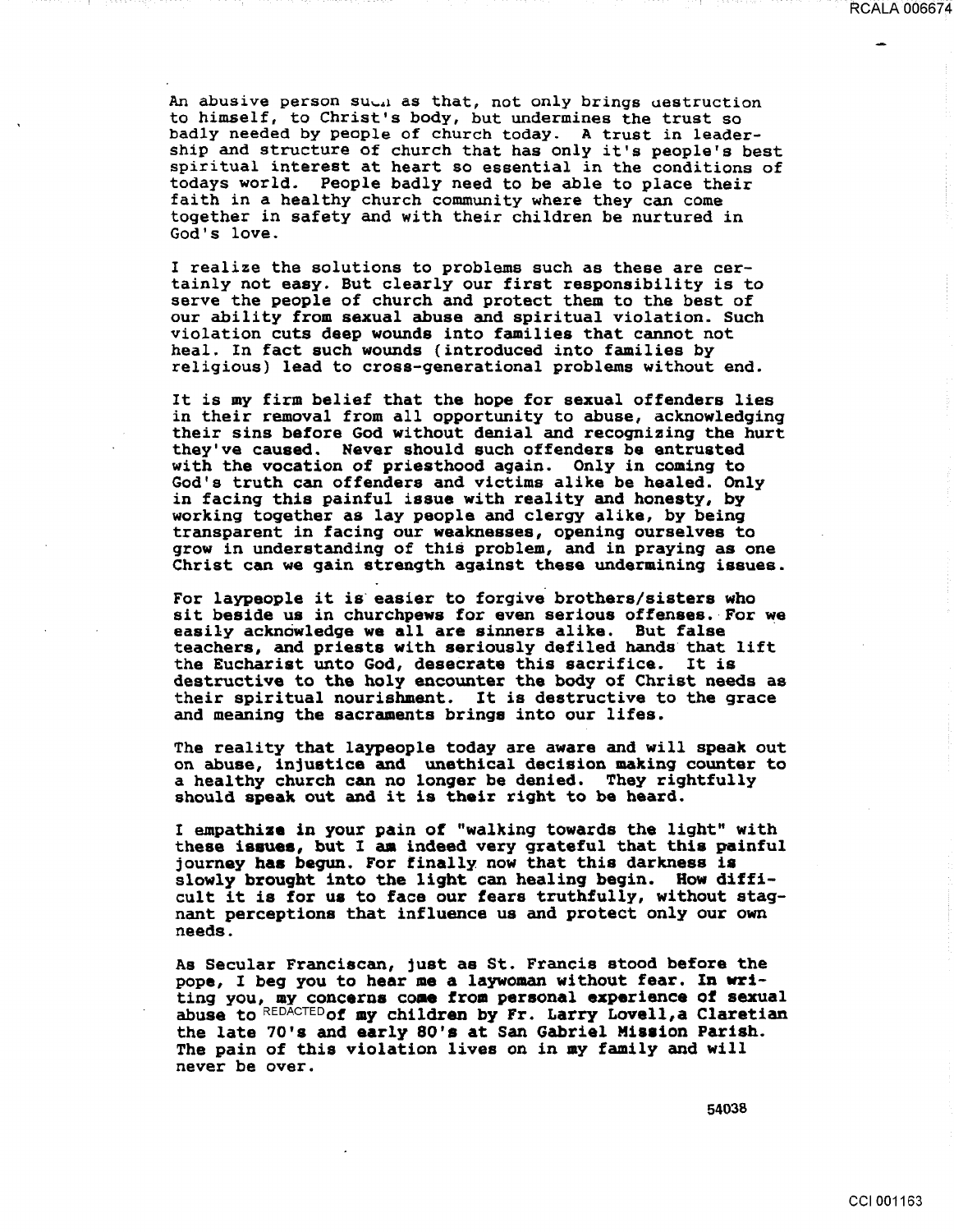#### REDACTED

Along with our Pastor Fr. Peter Krieg OFM, it is my respon-<br>sibility as REDACTED to provide a holy and healthy environment for the families and children of our parish and to provide opportunity for qrowth in faith to the best of my ability. This aspiration I believed coincided with the values and principles of the Franciscans as well diocesan church leadership. I myself feel violated in my position as a minister to God's people, because pertinent information was kept. from where possible sexual abuse could occur. I take my responsible very seriously in decisions I make when choosing volunteers for various parish programs. My.personal integrity has also been violated, since it would be assumed by most parishioners that as parish leader I was aware of this decision, while in fact I was powerless and had no voice.

My need to express these concerns come not from hatred nor condemnation, but dedication and love for my church as "body of Christ," which I feel is desecrated and defiled by those who abuse children while in a priesthood-vocation. Pedophiles and sex offenders are seriously ill. They do not possess the characteristics or qualities essential to preach a truthful Gospel. No aatter how charismatic or how well they organize Parish programs, teams or councils. Clearly they lack the discipline needed for a vocation in priesthood, to such a degree that their actions become destructive to its very essence.

Just as through annulments marriages can be declared void, because specific conditions were initially missing towards the validity of such a marriage. So with priests who's sexual behavior deviates to the degree that they abuse others essential characteristics needed to live out the priesthood vocation were clearly lacking from the very beginning. Whether conscious or unconscious, his decision to enter priesthood was not made with the necessary conditions present to validate such a vocation and certainly sexual deviant characteristics were not noted.

54039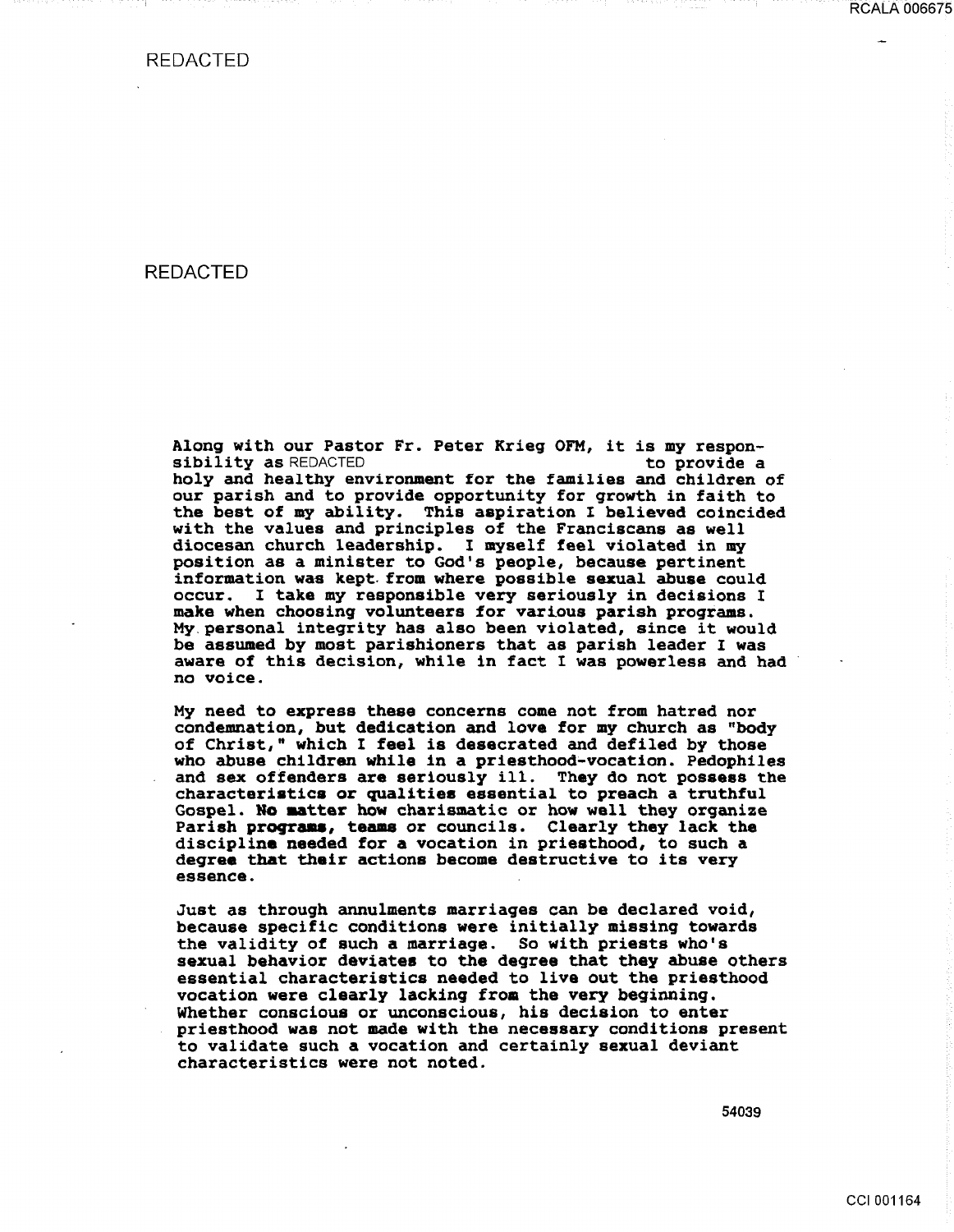'My children have bet robbed from their spiritu connection to church. None of them are able to trust any longer in this institution for spiritual nourishment or direction. The struggles from this violation of spiritual trust surface time and again from within family events such as weddings (outside Church), births our grandchildren, divisions about the distribution of sacraments on them, and a mysterious illness<br>REDACTED contracted since the abuse. contracted since the abuse.

<sup>I</sup>believe God is with *my* children, cares for them in a specific way, precisely because of the hurt they encountered. And it is only through the grace of God that I am privileged to continue not only be connected to Christ's body but to minister as a teacher of the Gospel to His people for almost twenty years now. I belief also, that I am called to help bring insight and healing into the pain of sexual abusive priests and their victims in whatever way I can because of my personal experiences.

I place myself at your disposal for any help I could possibly be. For the sake of the Gospel I beg you to enter the woundedness of the sexual abused and abusers in openness, trust and honesty in every way and not only from your own perspective. For this woundedness has much to teach us. It can help us let go of overwhelming fear and despair, and bring us to badly needed prayer for these issues as one church. In these days of death and resurrection, once again Christ's is suffering crucifixion, we all so long for resurrection.

Sincerely, REDACTED

cc: REDACTED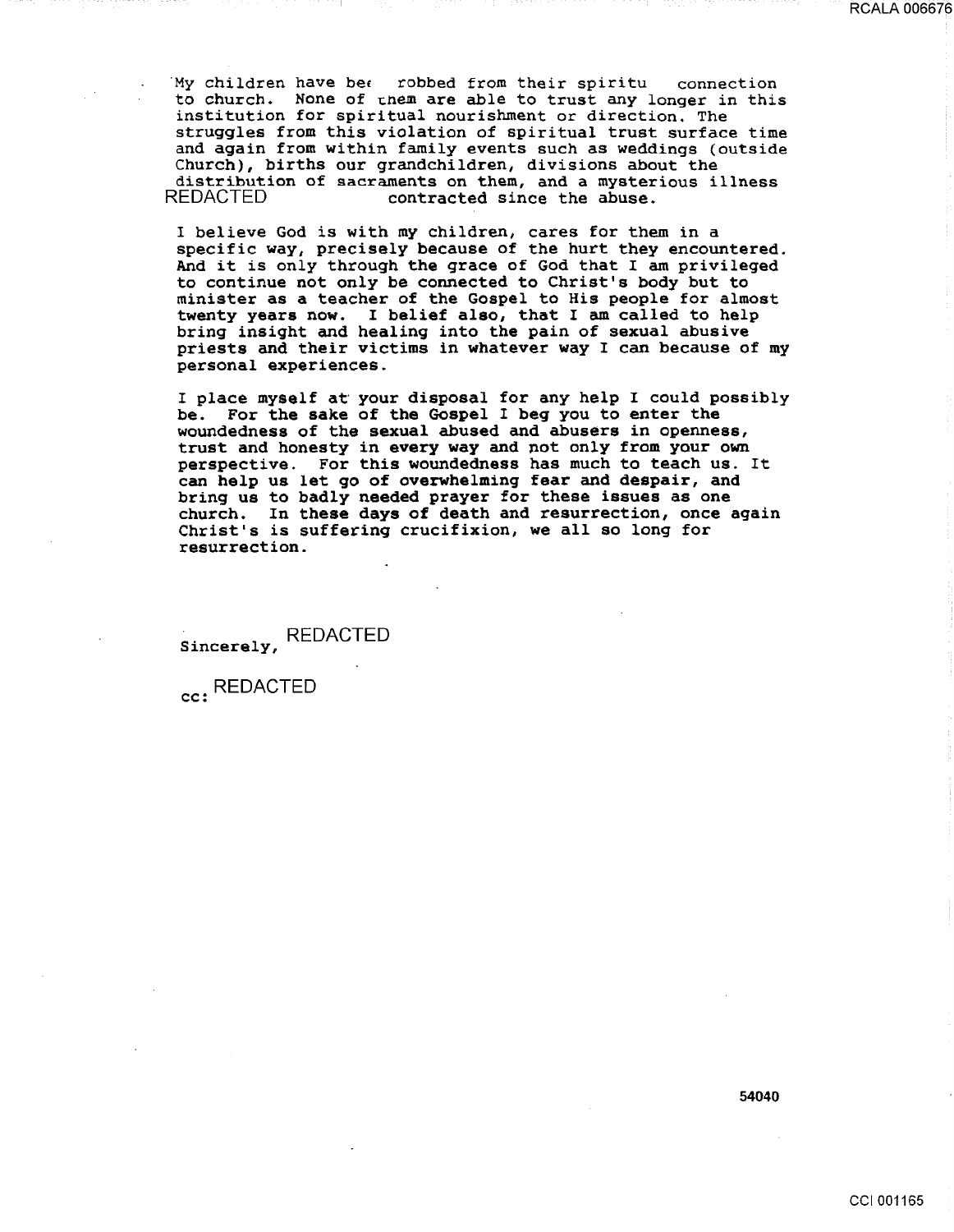**NEUMUTED** 

Director Catechetical Ministries Diocese of Monterey 530 Romona Ave Monterey Ca., 93940

REDACTED

Post Box 69 San Miguel Ca., 93451

REDACTED

Post Box 69 San Miguel Ca., 93451 REDACTED

1500 34th. Ave. Oakland Ca., 94601-3091 REDACTED

Diocese of Monterey P.O. Box 2048 Monterey ca., 93942 **REDACTED** 

Chancery: 1531 W. 9th. St., Los Angeles Ca., 90015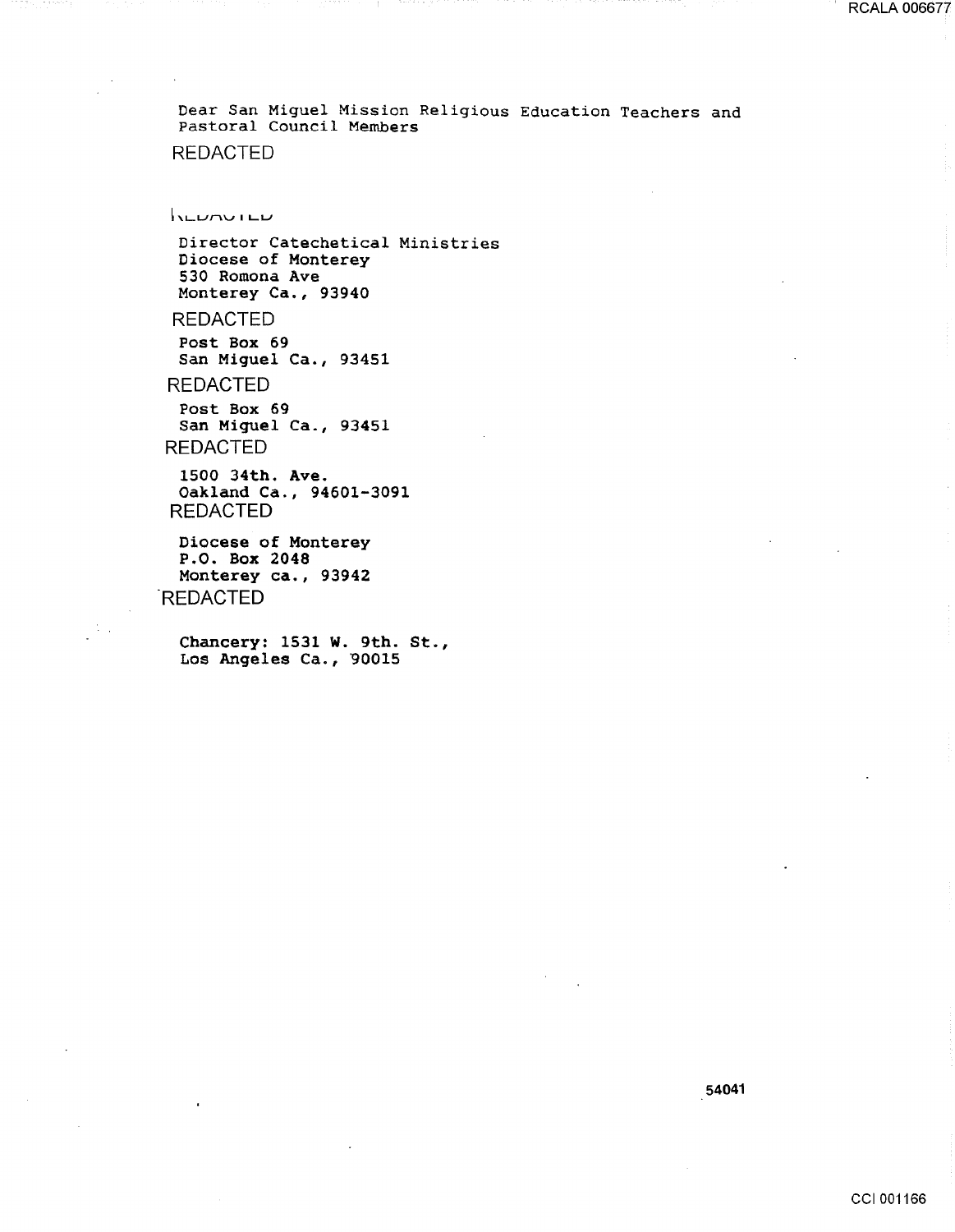RCALA 006678

#### REDACTED

August 10, 1994 REDACTED 1531 W. 9th Street

Los Angeles C.A. 90015

Father REDACTED

In September of 1986, I learned REDACTED of my REDACTED:hildren had been molested by our parish priest and youth minister at San Gabriel Mission Parish, San Gabriel CA., for a period of approximately 5 years, during their early adolescence.

From this discovery a long and painful struggle began, that seems to be never-ending, and continues on with every life event encountered within our family.

The priest involved was Fr. Larry Lovell C.M.F.. He was charged by the City of San Gabriel, since more families were involved, but none of the parents of these children wanted to press charges, because of our "Christian loyalty."

The priest pleaded guilty in the Pasadena Courts, and was given a mere three years probation. He was placed in the New Mexico treatment center of the Paracletes for five months. From there the Claretians assigned him to "office duties" in their Chicago Administrative Building, while at the same time paying for his further education as a psychologist at the Layola University in Chicago IL.

Soon after his graduation, he was released from the Claretian Order as well as the priesthood. I believe, the Claretians did no longer wish to be financially liable, in case of any re-occurrence of child molestation by this perpetrator. However, with his acquired "degree in psychology" Larry Lovell has been able to obtain a position in hospital-work with people, in "ministry" to the dying and their families. We don't know who is watching him!

Our family, has more or less dealt with this trauma on its own, and the presence of "Jesus" seems more present to perpetrators then its victims. Presently, our family is perpetrators then its victims. Presently, our ramily is<br>struggling to'hang-on to it's sanity. Our oldest son is in immediate need of counseling and financial assistance for this.

As a family we seem to have encountered the pain, with every marriage of our four children, the birth of their children, and the grand-childrens' first Communions.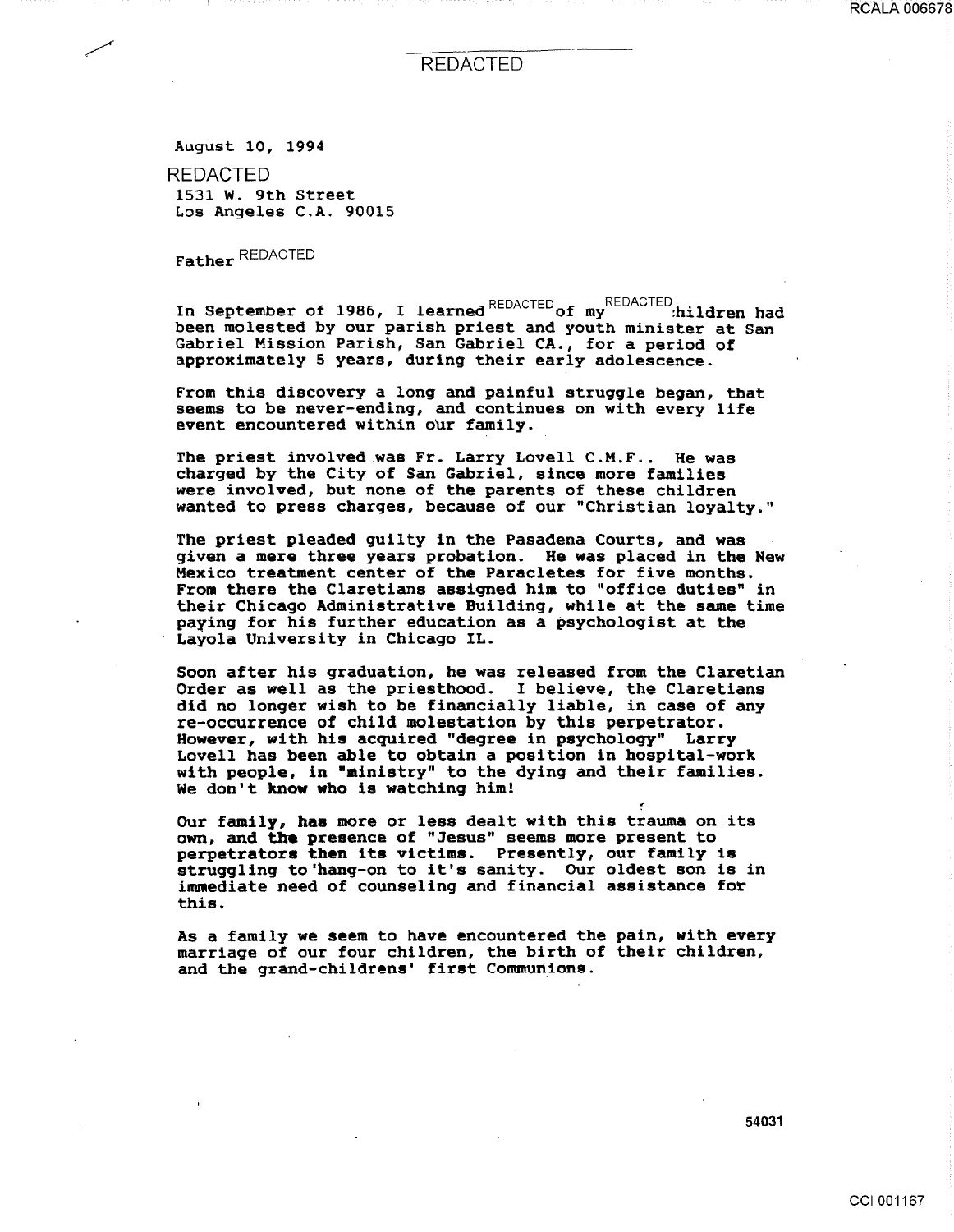At one such an occasion with our grandson's first communion his father, shook while sitting in the church, trying to support his son at this event.

It is very clear to me at this point, my children are not okay, and what happened to them can't ever be undone.

None of them any longer attend any Church, but all of them are judged over and over by a Church that deeply hurt them, for not entering into "Sacramental" marriages or for being unforgiving. Still, all my children brought the grandchildren to Baptism.

We raised our children with strong Catholic faith, and it is a part of their total development. In the inability to embrace the faith of their childhood, because of pain and inability to trust those who are connected with it, the daily painful struggle continues. Their belief system has been destroyed and they live with a spiritual void in their lives. This is evident again and again.

I need your help. I want my children, my family to be okay. I realize, at some point all children will need counseling, I need your advice in what to do, and how get my children and grandchildren well, since what happened to my children seems to continues to perpetuate our lives.

Please respond and let me·know what you feel we can do.

Sincerely,

REDACTED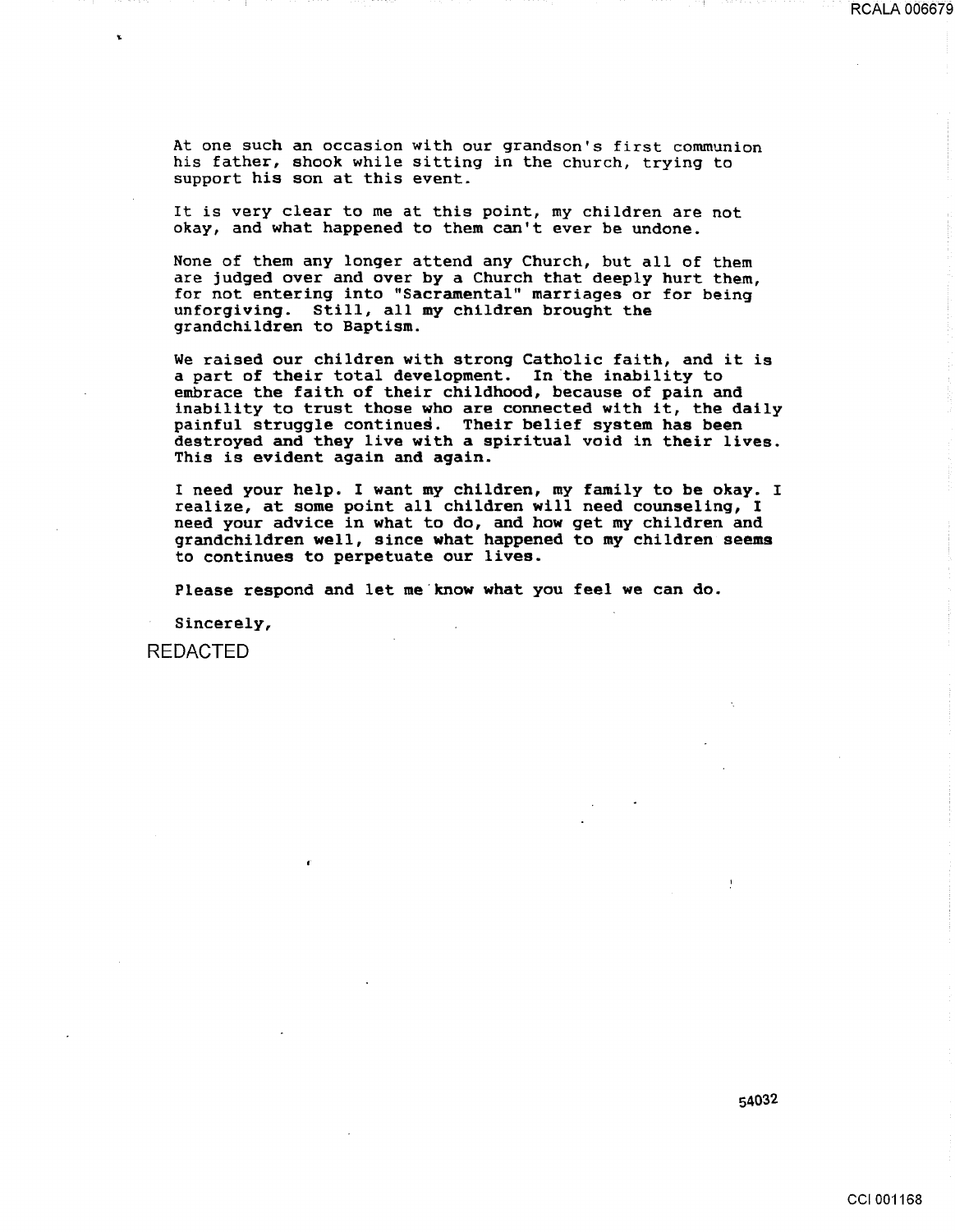Keep on file:

W<br>She'll se writing in me<br>Je Larry Lovell, C.M.7.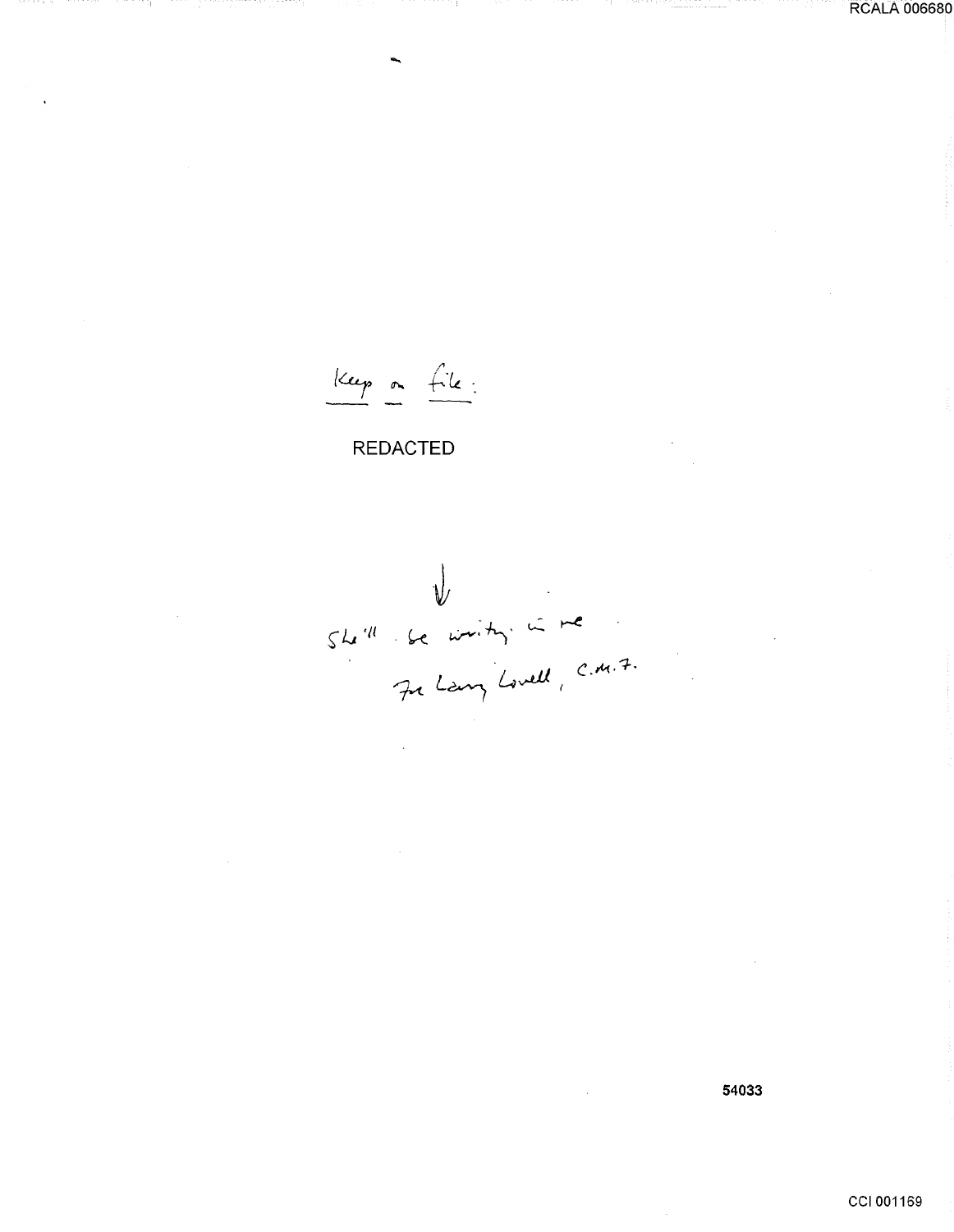| NAME: 71. Laurence Covell c.m. F.<br>REDACTED<br>PERSON MAKING ALLEGATION: REDACTED<br>Want Hy<br>$\begin{array}{ccc} \begin{array}{ccc} \end{array} & \end{array}$ Home |
|--------------------------------------------------------------------------------------------------------------------------------------------------------------------------|
|                                                                                                                                                                          |
|                                                                                                                                                                          |
|                                                                                                                                                                          |
|                                                                                                                                                                          |
|                                                                                                                                                                          |
|                                                                                                                                                                          |
| ARCHDIOCESAN ATTORNEY/INSURANCE NOTIFIED: [date]________________________________                                                                                         |
| (priest)<br><u> 1980 - Johann Harry Barn, mars an Francisco a Carlotte (b. 1980)</u>                                                                                     |
| .<br>1981 - Maria Barristo, matematika kata ya mwana wa 1990 hadi wa 1991 hadi wa 1991 -<br>(for others)<br><u> 1980 - Johann Stoff, amerikansk politiker (d. 1980)</u>  |
| PERSONS:<br><u> 1980 - John Stone, margaret eta ingilaren 1980 - John Stone, margaret eta ingilaria (h. 1901).</u>                                                       |
| $\overline{\phantom{a}}$                                                                                                                                                 |
| <b>CASE CHRONOLOGY:</b>                                                                                                                                                  |
| DATE<br><b>REDACTED</b><br>$8 - 10 - 94$<br><b>REDACTED</b><br>$9 - 1 - 94$                                                                                              |
| Call <i>from</i> REDACTED<br>$10 - 2 - 54$<br>سلحان<br><b>REDACTED</b><br><b>REDACIED</b><br><b>REDACTED</b><br>$10 - 20 - 54$                                           |
|                                                                                                                                                                          |

-1

n,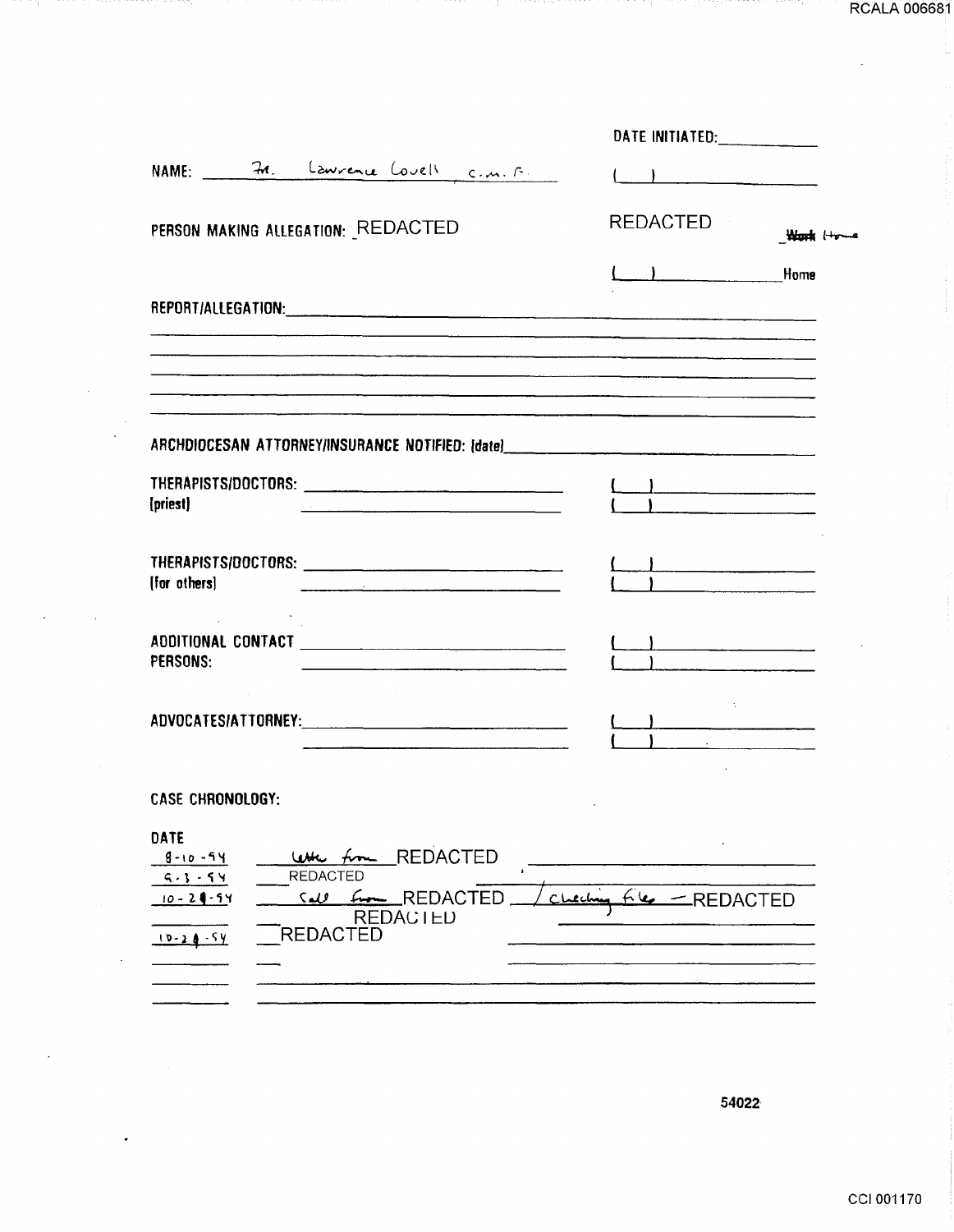## COMFIDENTIAL

RCALA 006682

November 8, 1994

NOTES: REDACTED

RE: (LARRY LOVELL  $\mathcal{L}$ -File)

REDACTED has called--asking for help. She then wrote and I have spoken with her again (by phone) two weeks ago.

11/07/94: REDACTED

 $11/08/94$ : Spoke to Provincial, Rev. REDACTED . CMF. He said the Claretians had offered more help to this family than [to] practically any other in such cases. Said that one of the sons refused counseling years ago--but now, in the midst of a divorce--has contacted the Claretians asking for therapy. The Claretians (within the last two months) have received a letter from this man's therapist and have written back to ask for an evaluation of how much of the therapy being requested is actually traceable back to the Larry Lovell experience. No answer yet received. I told Father REDACTED I would call REDACTED back with this information and tell her if she had further requests re counseling for herself qr other questions, she could contact Father REDACTED directly.

REDACTED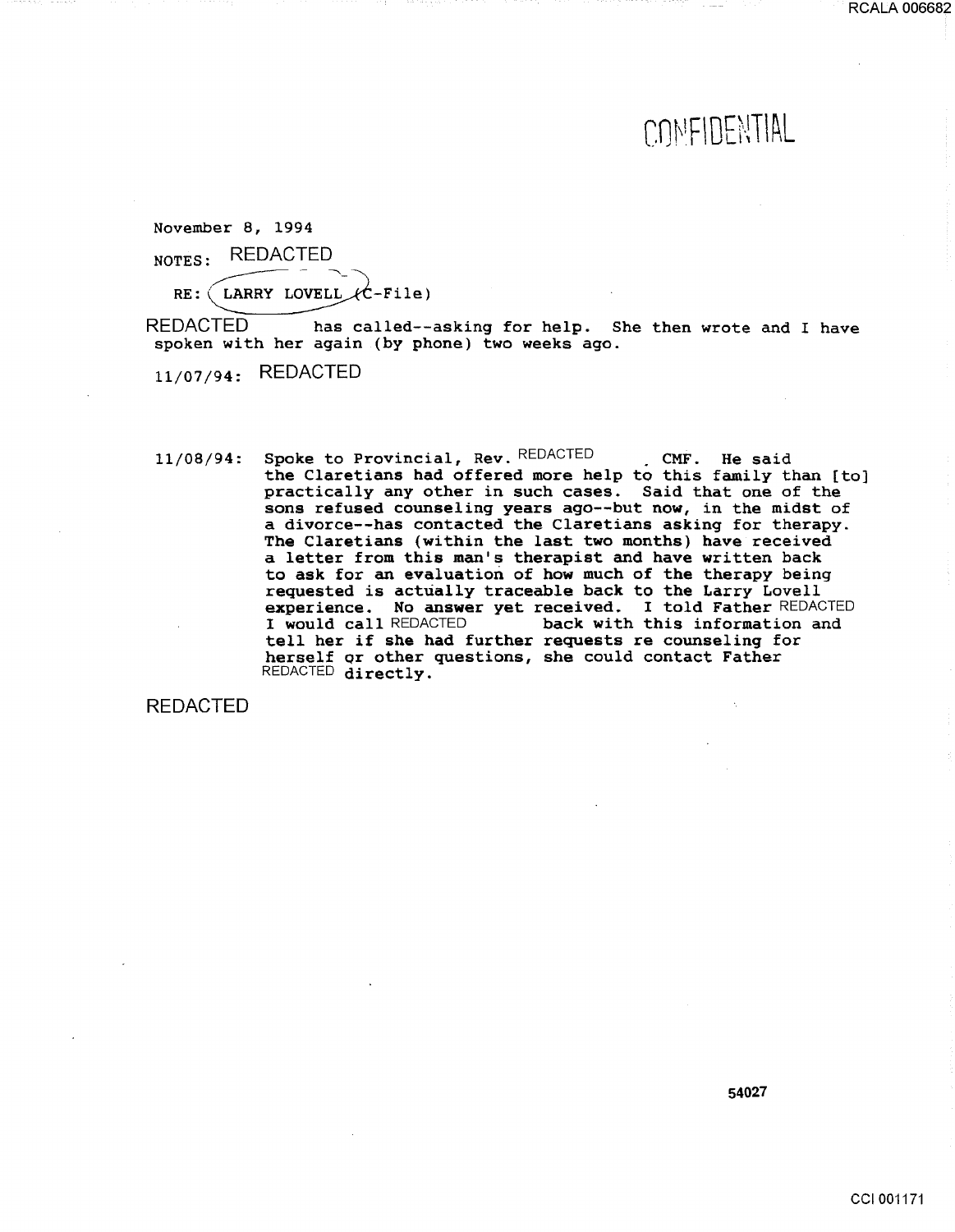$\sim$  in paison **REDACTED** - FR. Larry Lovell , C.F.M - Boy 16 now<br>Alter boy 4 to 7th Genel  $\begin{pmatrix} 5^{6k} \\ 9^{10} \end{pmatrix}$ **REDACTED** moth - REDACTED<br>Justin Chan Hr Oak Horp - Covina **REDACTED** 

**REDACTED** 

**IREDACTED** 

Orson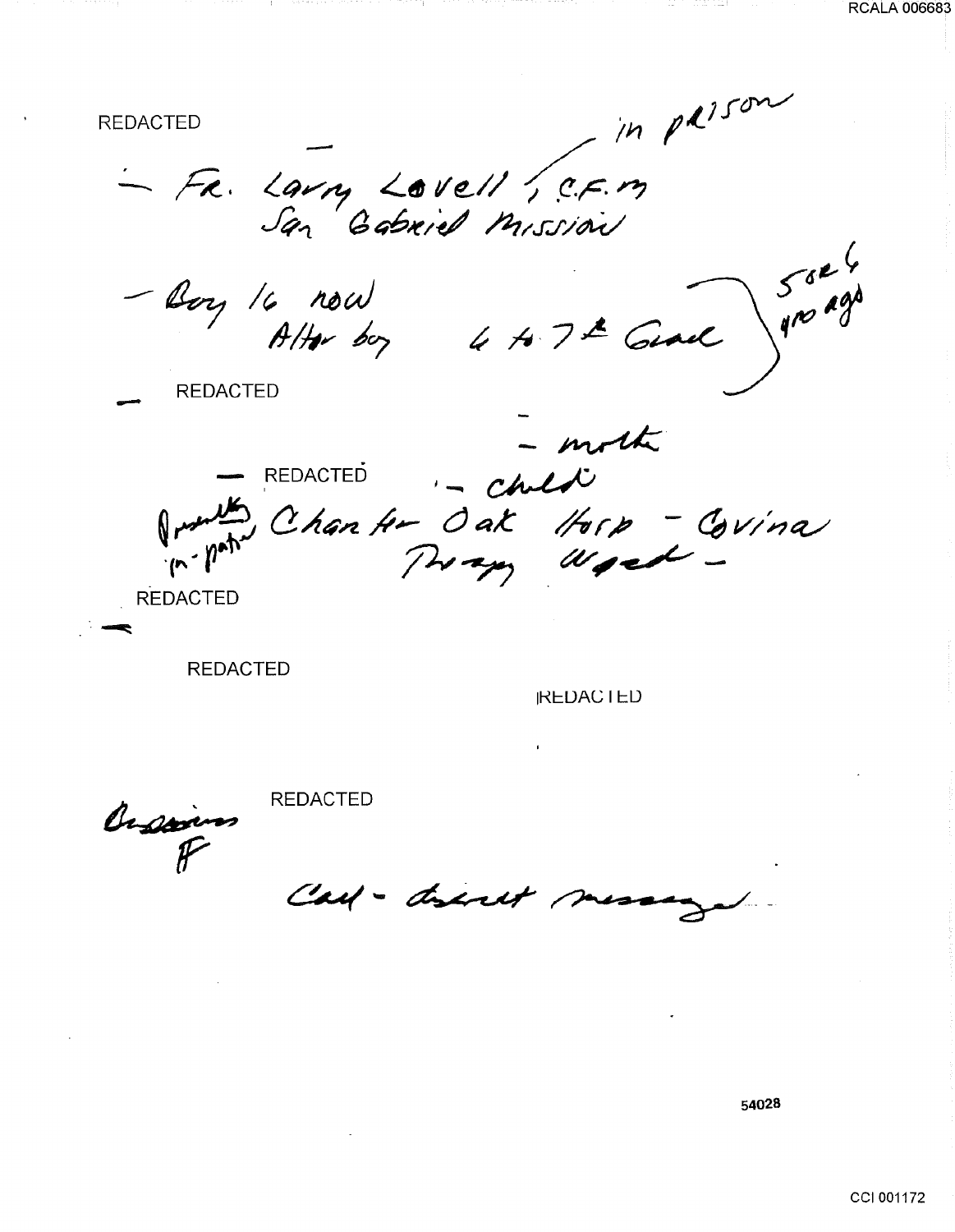

RICHARD HARTOG LOS Angeles Times erations Raymond Jack helps demonstrate decontamination exposed to a chemical or biological attack.

Jack's clothes were placed in a trash bag, and he was given a plastic wristband with an identification tag.

A firefighter wearing a hooded plastic suit, rubber boots and gloves and an oxygen tank greeted Jack at the tent's entrance and hosed him down with a retractable nozzle. Jack proceeded along the right side of the red, green and white tent set aside for men. The left side was designated for women and those who could not walk on their own.

Next, Jack stepped into a hazy red light in the middle of the tent, where two similarly attired firefighters hosed him down again and used a broom to scrub his skin. Contaminated water ran under the showers were Jack stood and was siphoned out of the tent

into a 600-gallon bladder. When Jack emerged from the tent he was given a baby blue paper suit and vellow booties.

"I didn't know if I should bring shampoo and my rubber ducky," Jack said after he changed back into his track suit. "It's no different than being in a big locker room shower."

The firefighters who operate the units work with the city's hazardous-materials three teams, relying on a variety of sensors and monitors to detect minute concentrations of nuclear, biological or chemical contaminants.

The units can also be used outside the airport, and were sent to Sunday's Academy Awards ceremony and to the 2000 Democratic National Convention in Los Angeles.

who warned that newham readed could foul the waters of Southern California's last pristine river, supervisors directed their planning staff to draw up final environmental documents that they could formally approve in May.

It is the second time Los Angeles supervisors have backed the Newhall project, consisting of 21,600 homes on 12,000 acres straddling the Santa Clara River in the northwest corner of the county.

After the initial approval in 1999, Ventura County and environmental groups sued to block the development. A Kern County judge ruled that the environmental documents needed to be rewritten to address whether there is enough water available. among other matters.

The rewritten documents were on the table Tuesday, with Newhall contending it had found additional water supplies for the 70,000 people expected to live in the development.

Despite giving initial approval to the project, supervisors registered concern about Newhall's alleged failure to disclose the full number of San Fernando Valley spineflowers on its land. The district attorney's office recently settled a probe into the matter by requiring Newhall to set aside a 64-acre spineflower preserve.

Supervisor Zev Yaroslavsky said the incident has made him reconsider his initial support for Newhall "I'm always troubled when a developer doesn't level with us," said Yaroslavsky, adding that he was reconsidering a previous vote in support of New-.<br>hall

Yaroslavsky asked that Newhall allow supervisors and county staff to inspect all of the documents prepared by its consultants, who had searched the site for endangered species. The developer, which contends it has been forthright about the spineflower, quickly agreed.

Then Yarosiavsky, who had<br>also proposed that 1,100 new acres of Newhall land in Ventura County be preserved as part of the deal, abstained from the 4-0 vote that directed county staff to prepare the project's approval. Supervisor Mike Antonovich, in whose district the Newhall project is located, had already formally scaled back the project by 730 homes to make room for the initial 64-acre spineflower preserve.

In hours of testimony, supporters of the project argued it would create critically needed housing and jobs while opponents labeled it poorly planned sprawl that would sap water supplies.

The L.A. metro area's population is expected to grow by the

54024

**MARK HAMNO** paperwork, opponents have vowed to sue again to block Newhall from submitting street plans juid trigger construction.

## **3 Accused** of Molesting **Altar Boys**

**ByREDACTED** Times Staff Writer

Child molestation charges were filed Tuesday against two former priests and a seminarian. and arrest warrants were issued for all three, the Los Angeles County district attorney's office said.

The charges against Lawrence Joseph Lovell, 55, and **REDACTED** raise to eight the number of former priests charged in molestation cases by the district attorney's office.

Lovell, a former youth pastor in charge of altar boys at San Gabriel Mission, is accused of lewd acts involving four boys under the age of 14 between 1980 and 1984. Removed from the ministry in 1986 after his conviction that year in another child molestation case, he has been working at a mental health center in New Mexico.

**REDACTED** 

Prosecutors said that, if convicted, Lovell faces up to 15 years. in state prison, REDACTED **REDACTED** 

How to Reach Us

**Subscription Services:**  $(800)$  252-9141 Valley City Desk **Dhuba (919) 722 1900** 

Times  $\sim$  minimally  $J_0$  . Jers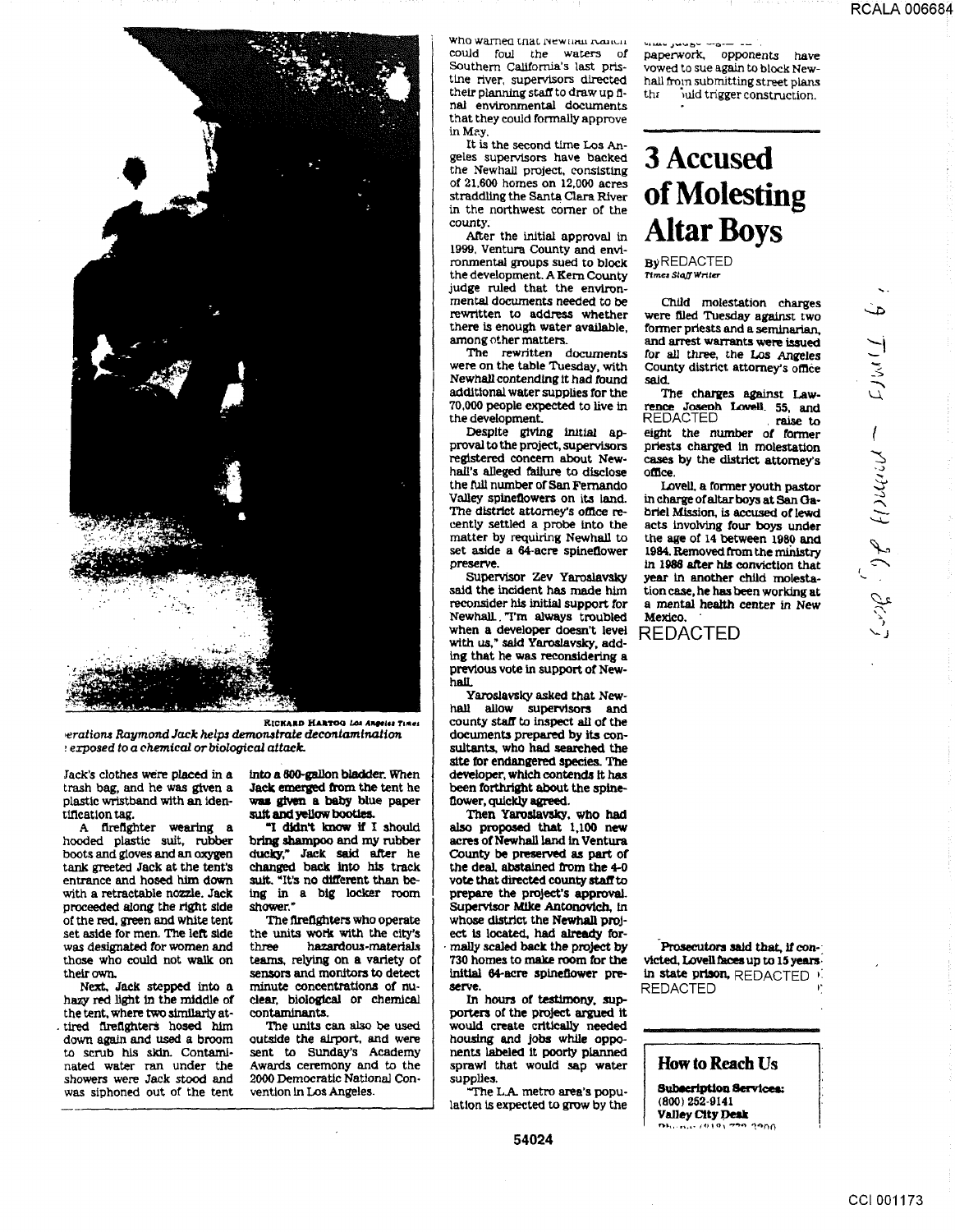**From: Sent: To: Subject:**  **REDACTED**  Fridav\_ March 28\_ 2003 3:05 PM REDACTED **Statement** 

L. LOVFLC

)<br>إيراني<br>المناص

REDACTED

Dear

Thanks very much for your help with this statement about Larry Lovell, who had been assigned here at San Gabriel Mission in the 80's. The statement follows. I'll send the Spanish version as soon as I have the translation. I plan to read the statement at all the Masses this week-end. Thanks very much, **REDACTED** 

Your brother in the Lord,

**REDACTED** 

I would like to speak with you today about a matter that was reported in the newspapers earlier this week and which concerns San Gabriel Mission. Last year the Legislature of the State of California passed a resolution to suspend the Statute of Limitations in certain civil cases. This resolution means that allegations of sexual abuse that were reported to have happened many years ago can now, during this year 2003, be brought to trial. In the 1980s, allegations were made against a priest for incidents which were alleged to have happened while he was assigned to San Gabriel Mission. The allegations were made sometime after the priest had received an assignment to another state. As soon as the allegations were made, the Claretian Missionaries removed the priest from all ministry, and he never returned to ministry again. Rather, he was sent for professional evaluation and treatment. He then stood trial here in the Los Angeles area. From the time that the Claretian Missionaries first learned of the formal allegations, the priest was never allowed to minister again. In the early 1990's he was released from his vows as a priest and as a Claretian Missionary, and shortly after that he married. This past week the newspapers reported that the former priest is now being held on charges of sexual abuse which allegedly occurred during the period of time that he was assigned to San Gabriel Mission in the 1980s.

Once again I express the sadness and pain of the Claretian Missionaries and of the entire Church for all sexual abuse. I express the Church's support and prayers for the victims of abuse. We work and pray for an end to all sexual abuse, and a healing of all the wounds caused by this terrible sin and crime.

1

**REDACTED REDACTED**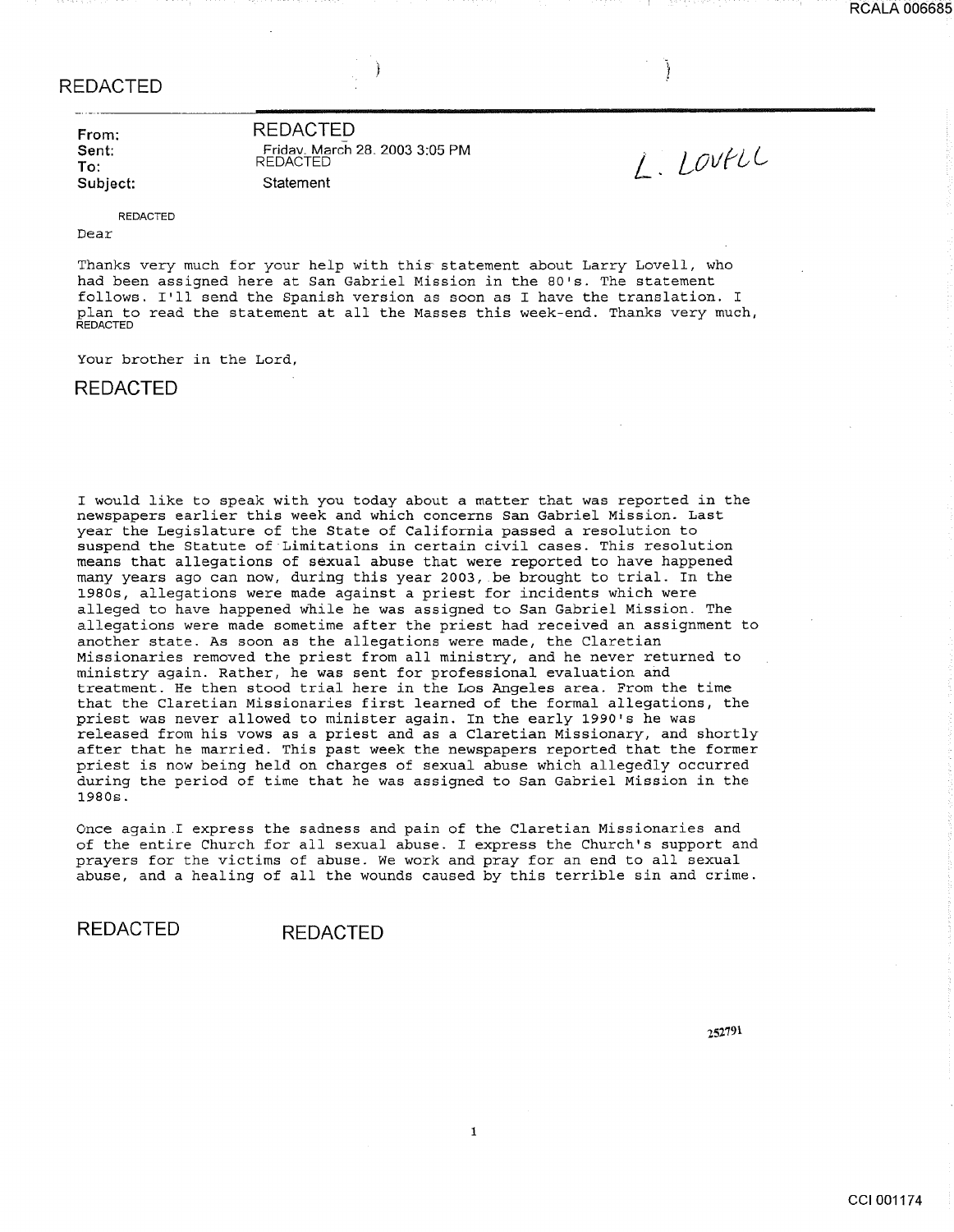

# **Schon probation** for molesting teen

### **By REDACTED**

Staff Writer A former San Gabriel Mission

A former San Gabriel Mission<br>priest assisten sentenced in<br>Basident substitution for re-<br>distribution for re-<br>distribution for re-<br>distribution for re-<br>distribution for re-<br>distribution in the prior of the prior main behavi

Gilbert Alguns sense of loneliness,<br>separation from fellow priests<br>begains of workload constant<br>expeciations as a minister sexual<br>share all components of the<br>oring all components of the<br>sexual comes all components of the<br>f

For guaposes of sentencing the<br>m-contest plea is the same as a guilty plea As a condition of probation.<br>Hotel is to altend weekly psychological counseling By way of<br>restaudedn his victims will geceive counseling funded by the **Catholic Church** 

The victor was molested by<br>Lovell about 20 times over two<br>years in vanious locations and<br>cluding the rectory at the San Gabriel Mission according to a report to the conet from David<br>Smith, deputy probation officer.<br>The first act of molestation occurred in 1978 on the youth's 14th birthday according to could records. Lovell admitted MARKER NA i nga

*<u>Tcontinued*</u> **inappropriate** sextal behavior until the activity become g mutual interaction, never forced or threatened. Rev. Lawrence J. Lovell

molesting several other victims<br>between 1978 and 1985, court records show

However the district attor-<br>ney's office charged bowell with<br>only one count of child molestation because vettins were reluc-<br>tant to testify according to<br>Deputy District Attorney Drew FЩ

When one of the victims told<br>church of ficials of the acts, Lovell was immediately placed<br>in an intensive therapy program<br>in New Mexico, records state

Loyell will not return to the<br>Los Angeles area, and will as<br>sume administrative duties at the church's Provincial House<br>in Chicago, where he must be<br>registered as a sex offender, according to the records according to the records<br>
flowell described this 'very<br>
selfish choice' when the first<br>
sexually touched the youngster<br>
described the youngster<br>
devel was defined to repeat this<br>
activity<br>
critically immediate is the<br>
cont became a mutual interaction. never forced of threatened.

Lovell also stated that he had<br>heen sexually molested when he was 10 and 14, raped at 19, and<br>approached by men for sex several times.

<u> Pana ang</u>